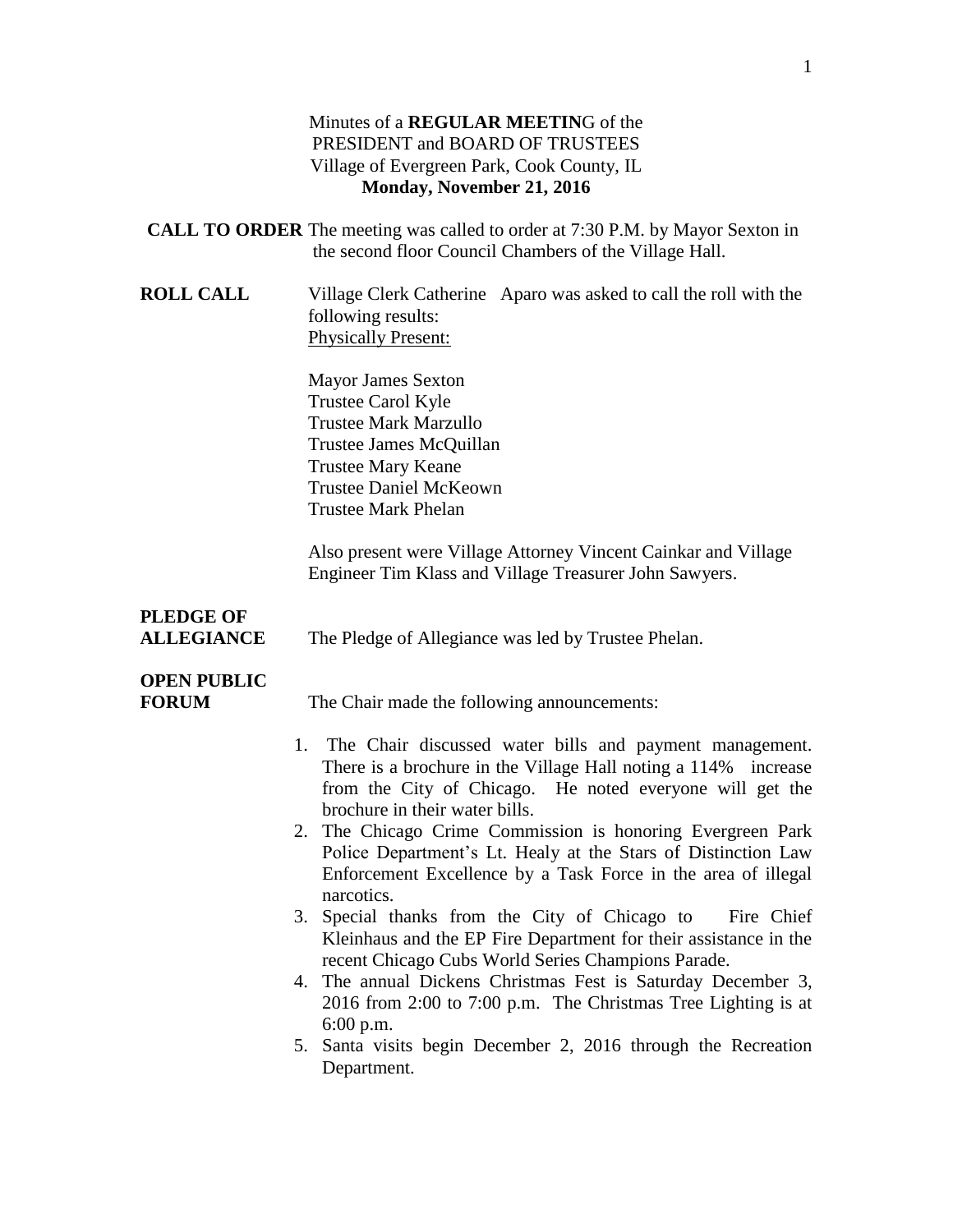- 7. The Village Hall will be closed on Thursday, November 24 and Friday, November 25, 2016 in observance of Thanksgiving and will re-open on Saturday, November 26, 2016 from 9 am to Noon.
- 8. Yard waste containers will be picked up until December 15, 2016. Curb side leaf pick up continues. Able bodied residents are encouraged to use the green containers and only sweep excess leaves into the curb.
- 9. The Chair directed Trustee McQuillan and Trustee Marzullo to review the information provided by surrounding villages regarding ordinances on residential fire pits/burning. He thanked Clerk Aparo for her assistance on gathering the information. The Trustees will report their suggestions at the next meeting.
- 10. Over 2,000 pounds of produce was given to the Pantry from our Village farm. The Chair thanked everyone who helped at the Pantry Thanksgiving distribution this past Saturday.
- 11. The October 2016 monthly operations report by the US Surface Transportation Board shows the CSX issues of downed crossings and stopped trains is improving.

# **OPEN PUBLIC**

**AUDIENCE** Mr. Pete Zic, 9200 Block of Albany thanked the Village for removal of trees in the alley and on an empty lot. He also suggested the Village leaf pick up should be used for compost at the farm.

# **REGULAR**

**AGENDA** Motion by Trustee Phelan second by Trustee Kyle to waive the reading of the minutes of the November 7, 2016 Regular Meeting of the President and Board of Trustees and approved as presented was passed by unanimous voice vote and so ordered by the Chair.

# **RESOLUTION**

**NO. 2-2017** Motion by Trustee McKeown second by Trustee McQuillan to approve **Resolution NO. 2-2017** with expenditures of the General Corporate Fund of \$ 129,295.13 and the Sewer and Water Fund in the amount of \$ 234,479.59 and the Street Bond Fund, \$40.00 and Debt Service Fund, \$285,236.00 for a total of \$ 649,050.72. Upon roll call, voting YES: Trustees Kyle, Marzullo, McQuillan, Keane, McKeown and Phelan; voting NO: NONE. The motion was passed and so ordered by the Chair.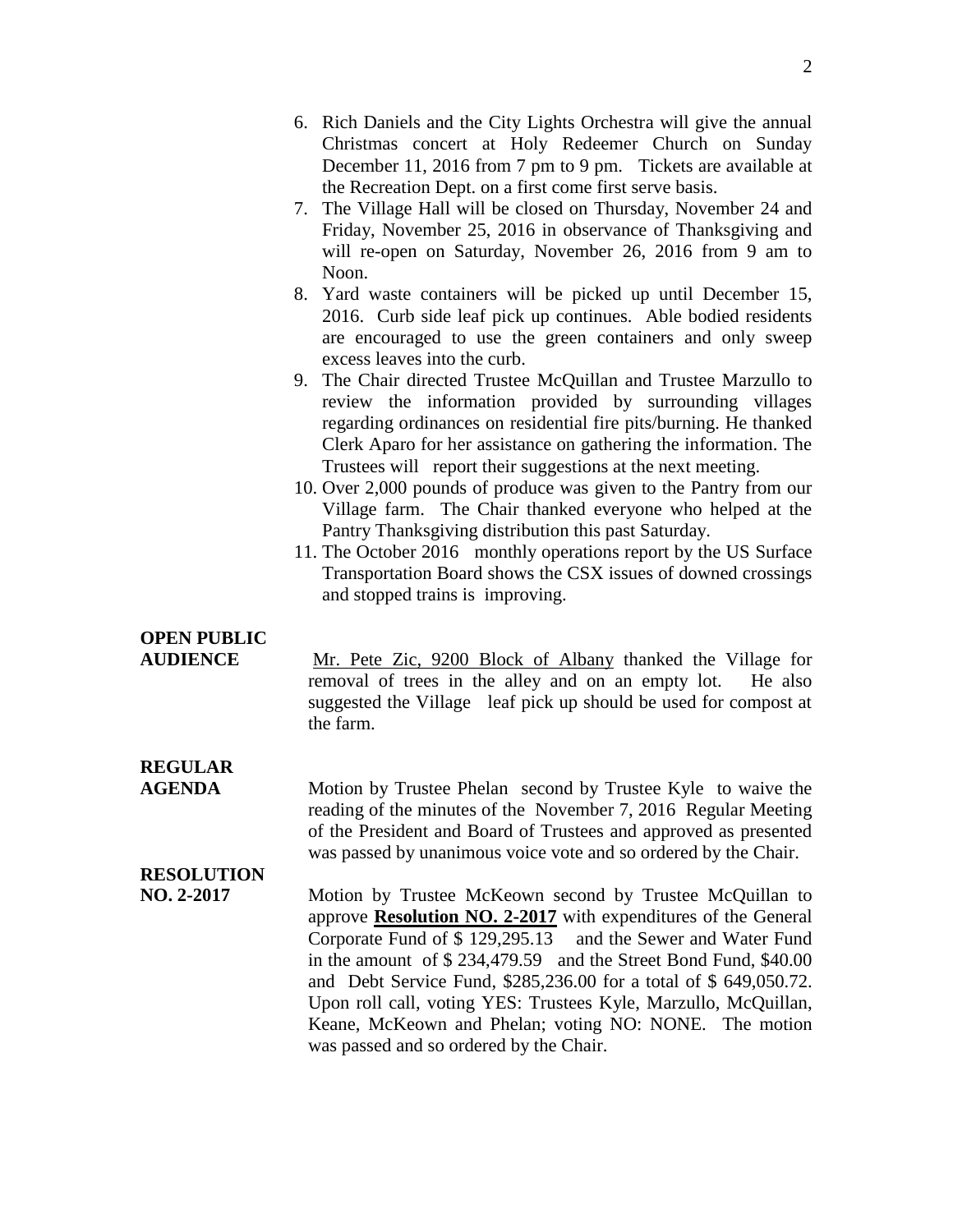### **BUSINESS**

**CERTIFICATES** Motion by Trustee Marzullo second by Trustee Kyle to approve the business license application for **ARIAS MILLWORK & CABINET** to operate a millwork/ cabinet business located at 9340 S. Kedzie Avenue (Formerly Bell Cabinet) in Evergreen Park. Upon roll call, voting YES: Trustees Marzullo, McQuillan, Keane, McKeown, Phelan and Kyle; voting NO: NONE. The motion was passed and so ordered by the Chair.

#### **DISCUSSION PLAZA ELECTRICAL CABLES**

Public Works Director, Bill Lorenz stated there is a situation at the Plaza regarding the need for a splice pit box over the Com Ed direct buried cable. At a recent meeting with Com Ed and the DeBartolo developers Com Ed refused to install the splice enclosure. Mr. Lorenz stated this would ensure the safety of anyone doing excavation around the area. The Village has 2 large sewers exiting the Plaza at this location. The Chair noted his disappointment with Com Ed. They have charged the developer over one million dollars for service improvements and not worked in a timely manner. A discussion took place regarding the City of Chicago code, the cost of the splice work and the need to rectify this potentially dangerous situation.

The Chair stated his intention is to get Edison to pay for the splices to ensure the safety of anyone doing work currently or in the future. A follow up report will be made at the next Board meeting. NO VOTE REQUIRED /NO BOARD ACTION TAKEN.

#### **IML**

**ANNUAL DUES** Motion by Trustee Kyle second by Trustee Marzullo to approve the annual Illinois Municipal League dues for 2017 in the amount of \$1,500.00. Upon roll call voting YES: Trustees McQuillan, Keane, McKeown, Phelan, Kyle and Marzullo; voting NO: NONE. The motion was passed and so ordered by the Chair

#### **ENGINEER'S**

**REPORT** Tim Klass stated he had no report.

# **ATTORNEY'S**

**REPORT** The Attorney had no report.

**MISC.** NONE.